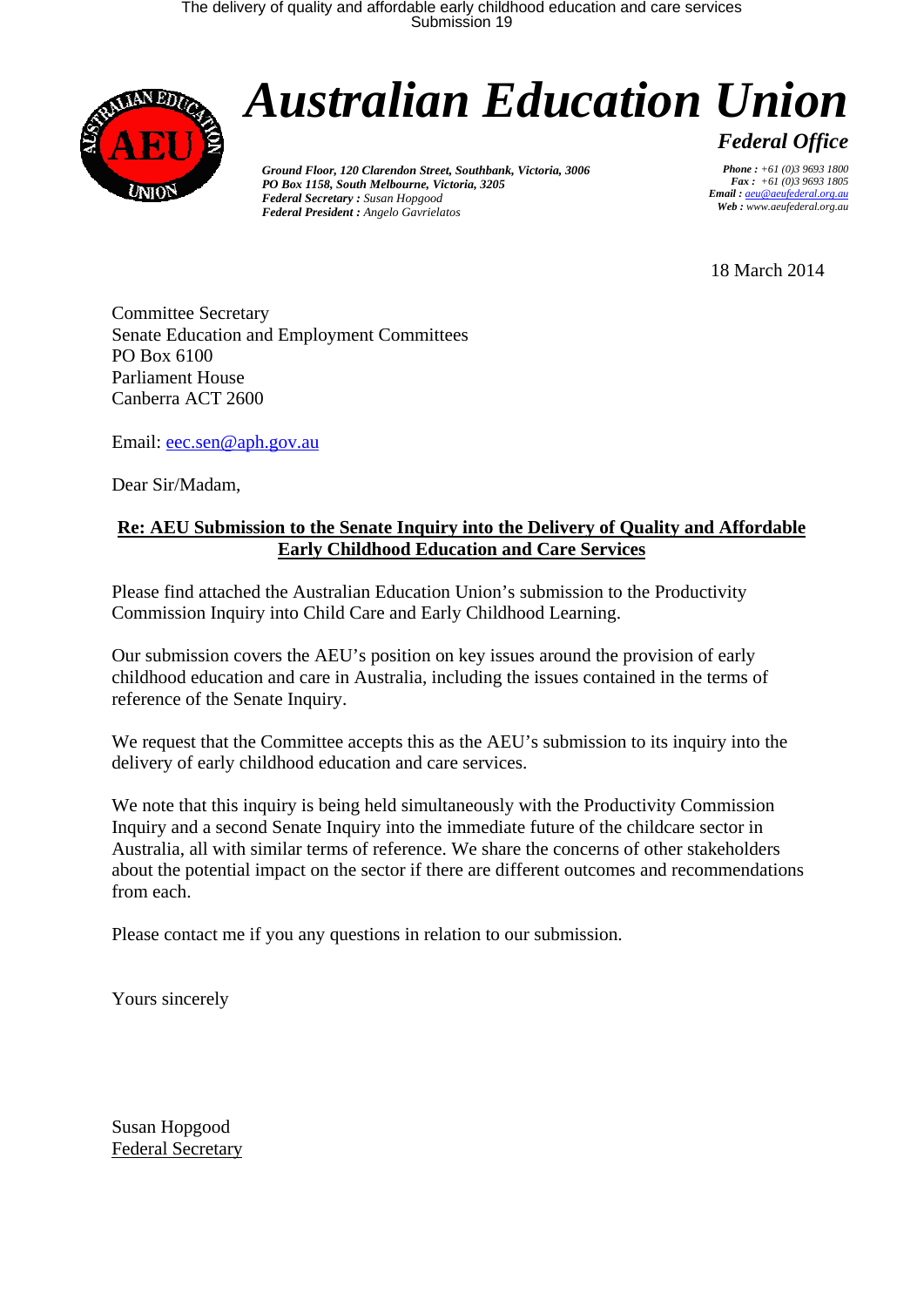The delivery of quality and affordable early childhood education and care services Submission 19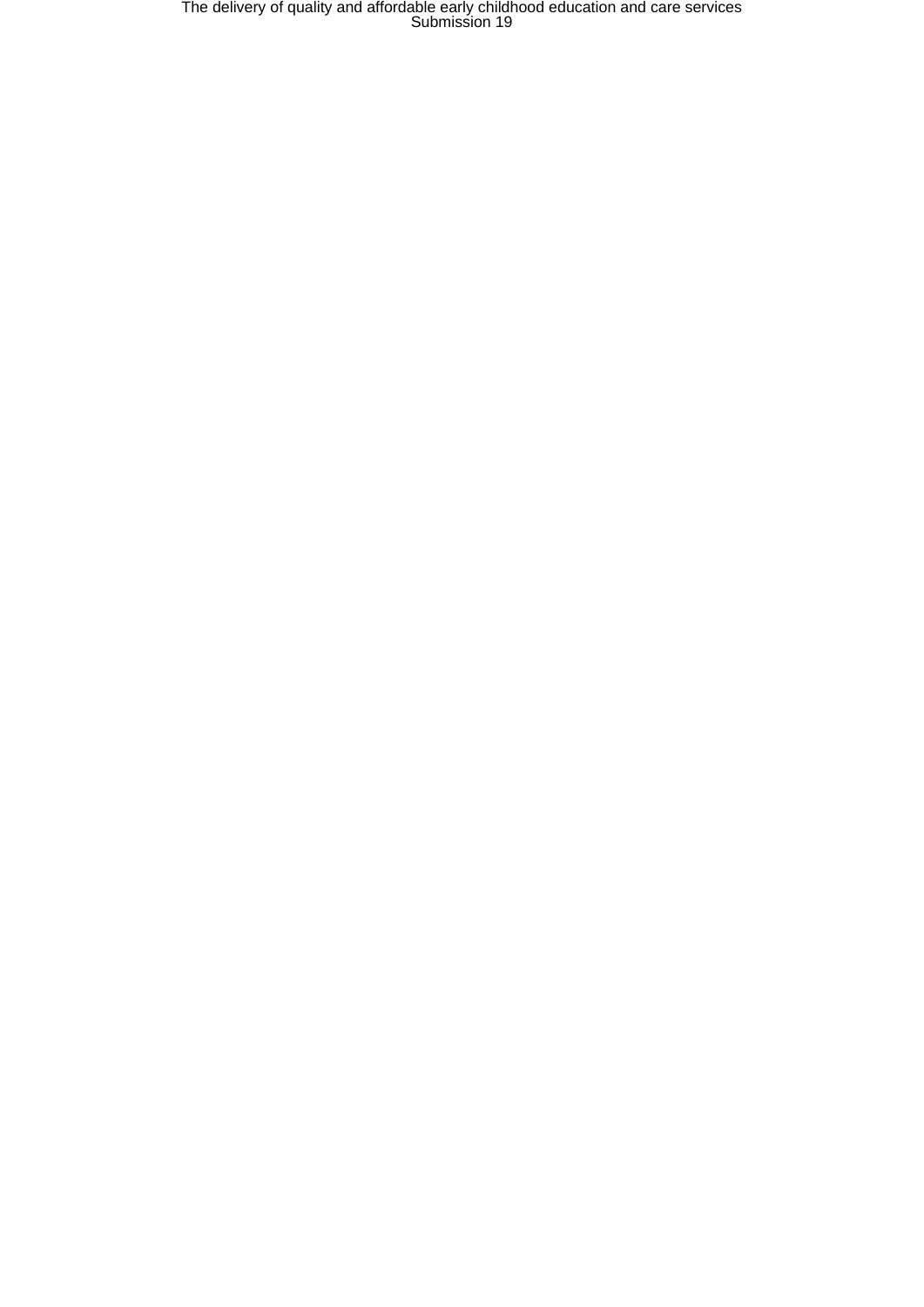

# **Australian Education Union**

# **Submission to the**

# **Productivity Commission Inquiry into Child Care and Early Childhood Learning**

**February 2014** 

Federal President PO Box 1158

**Susan Hopgood** 

### **Angelo Gavrielatos Australian Education Union**

South Melbourne Vic 3205

Federal Secretary Telephone: +61 (0)3 9693 1800 Facsimile: +61 (0)3 9693 1805 Web: www.aeufederal.org.au E-mail: aeu@aeufederal.org.au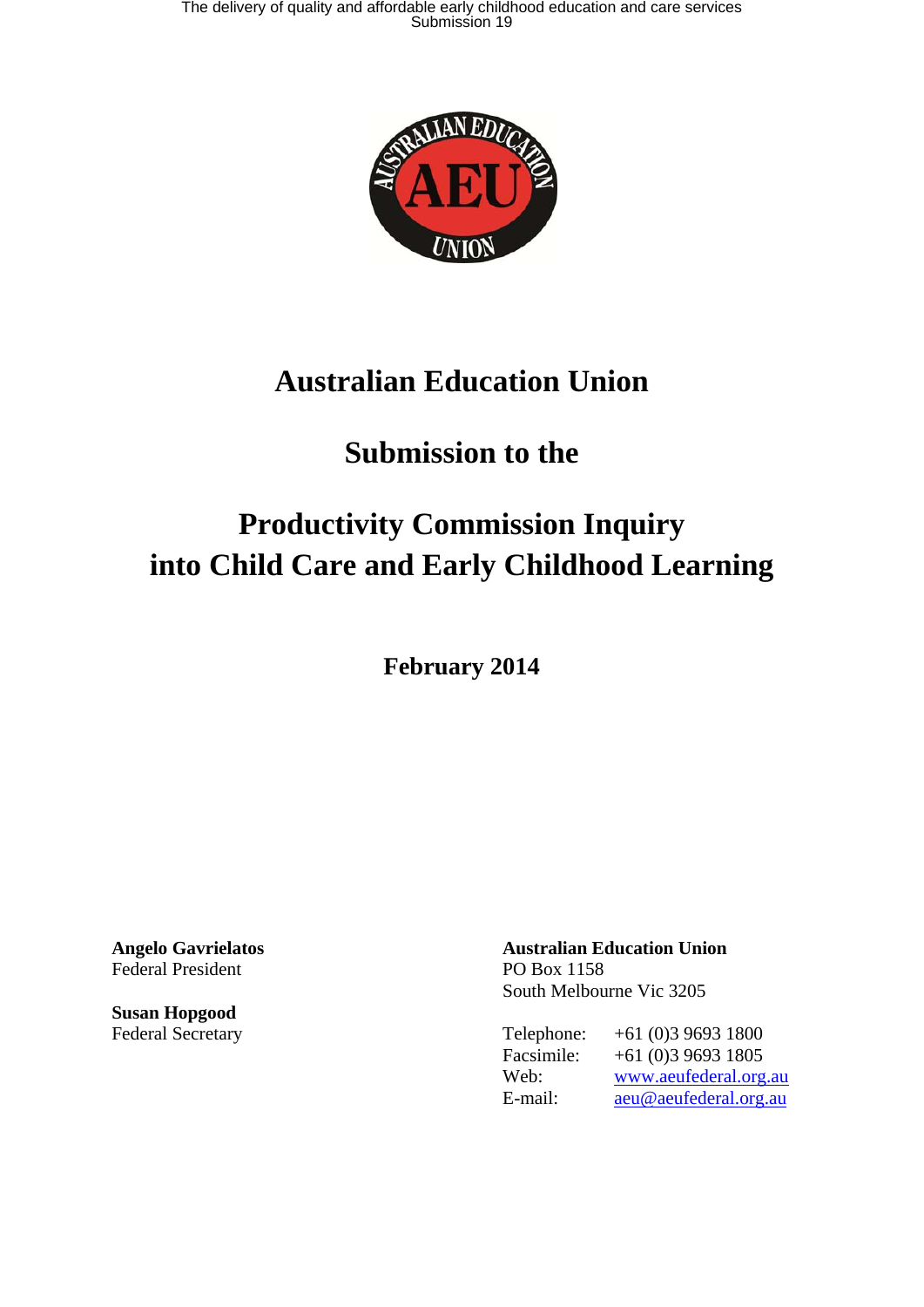The Australian Education Union (AEU) represents more than 190,000 educator members employed in the public primary, secondary, early childhood and TAFE sectors throughout Australia.

We welcome the opportunity to provide this submission to the Productivity Commission's inquiry into child care and early childhood learning.

### **Introduction**

We recognise that the primary focus of this Inquiry is on child care. This was made very clear in the Coalition's September 2013 'Better Child Care and Early Learning' election policy<sup>1</sup>. The policy signalled their intention of a Productivity Commission inquiry into how to make the child care system more "flexible, affordable and accessible", with a focus on reducing 'red tape' and the 'burden' of National Quality Framework [NQF] requirements, and 'relaxing' staff to child ratios and 'slowing down' qualification requirements for workers to cut costs. These intentions were subsequently reinforced by statements made by the Prime Minister, Tony Abbott, when announcing the Inquiry<sup>2</sup>, and in the Terms of Reference of the Inquiry<sup>3</sup>.

The terms of reference are specifically focused on child care<sup>4</sup> to the extent that one refers to "the capacity of the existing child care system to ensure children are transitioning from child care to school with a satisfactory level of school preparedness", with no reference whatsoever to preschool and wider ECEC. It also runs through much of the terminology of the Issues Paper with the wider issue of 'Early Childhood Learning' often appearing to be an 'add-on' to the Inquiry's primary focus.

The introductory section of the Issues Paper outlines what the Commission has been asked to examine. The discussion and five key dot points only refer to child care:

- its contribution to workforce participation, particularly for women, and in optimising children's learning and development;
- the needs of child care in Australia;
- affordability of child care;

- accessibility, flexibility and options for improving choice;
- regulatory changes in child care.

<sup>1</sup> *The Coalition's Policy for Better Child Care and Early Learning*, September 2013. http://lpaweb‐ static.s3.amazonaws.com/The%20Coalition%E2%80%99s%20Policy%20for%20Better%20Child%20Care%20‐ %20final.pdf

<sup>2</sup> See for example, Daniel Hurst and Peter Martin, *Tony Abbott calls for responsive system as childcare inquiry launched*, SMH, 19 November 2013 http://www.smh.com.au/federal‐politics/political‐news/tony‐abbott‐calls‐ for‐responsive‐system‐as‐childcare‐inquiry‐launched‐20131117‐2xp64.html; Lauren Dubois, *Tony Abbott's* Nanny Plan, 27 March 2010 http://www.mamamia.com.au/news/tony-abbotts-nanny-plan/<br><sup>3</sup> Productivity Commission Issues Paper, *Childcare and Early Childhood Learning*, December 2013<br><sup>4</sup> The ToRs refer to child care as long d

mobile care, occasional care and outside school hours care.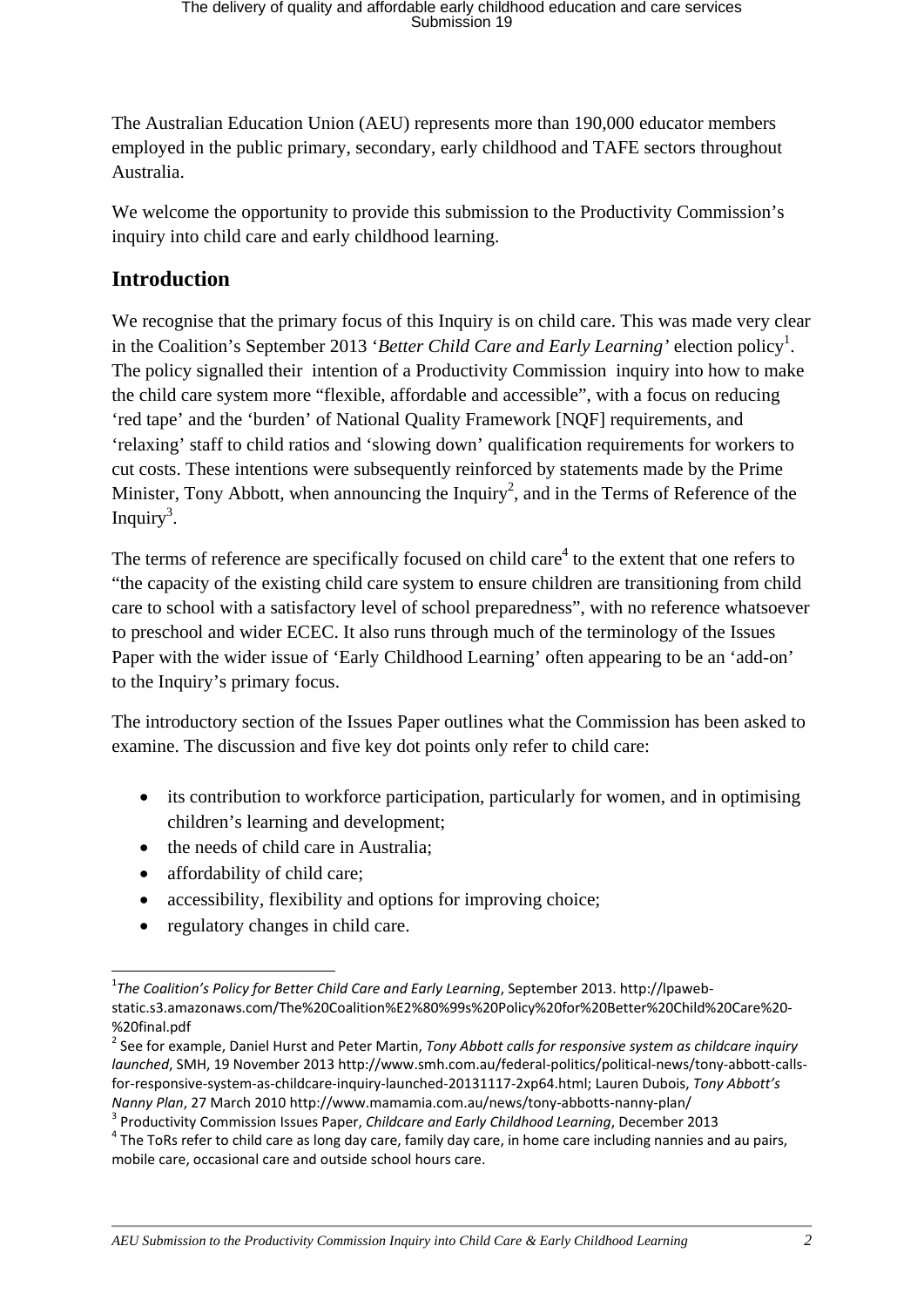The wider system of early childhood education and care [ECEC] is not referred to until it comes to considerations of regulation and funding, and the possibility of recommended changes which would lead to cost savings for parents, providers and/or government<sup>5</sup>.

While early childhood education occurs in a range of settings which span both education and care, we need to make it clear from the outset that our focus is on early childhood education, and its role as an integral part of Australia's public education system.

Our submission will highlight key areas being considered by the Inquiry as they relate to the AEU's concerns for the public provision of education across the sectors, our commitment to quality for all children irrespective of the setting, and to our educator members working in the ECEC sector as pre-school/early childhood education teachers and assistants/support staff.

Our over-riding concern is that, while the inquiry is predominantly focussed on child care, it must be underpinned by an understanding of the need to ensure high quality sustainable services focussed on the well-being, learning and developmental needs of all children in the ECEC sector, across the diversity of all settings in the sector.

It is imperative that a short-term politically driven focus specifically on child care does not have a detrimental impact on the wider ECEC sector.

#### *The AEU's Position*

It is a foundation principle of the AEU that a high quality properly resourced public education system is the key to a more equitable and democratic society and a fundamental entitlement of all Australian children, regardless of their background, family income, circumstances or where they live.

High quality early childhood education is a vital component of the public education system and a foundation entitlement of all Australian children. It is integral to the educational, social, physical, moral and emotional development of children, consistent with the International Convention on the Rights of the Child, and associated resolutions and statements made by the UN Committee on the Rights of the Child and/or adopted by the UN General Assembly<sup>6</sup>.

In addition to the significant long term individual benefits for children, investment in high quality early childhood education also has significant benefits for families, and for the social and economic fabric of our community. The importance of the link with school education cannot be overstated.

<sup>5</sup> Issues Paper, pp2‐<sup>3</sup> <sup>6</sup> *AEU Submission to the Productivity Commission Early Childhood Development Workforce Study*, February 2011, p2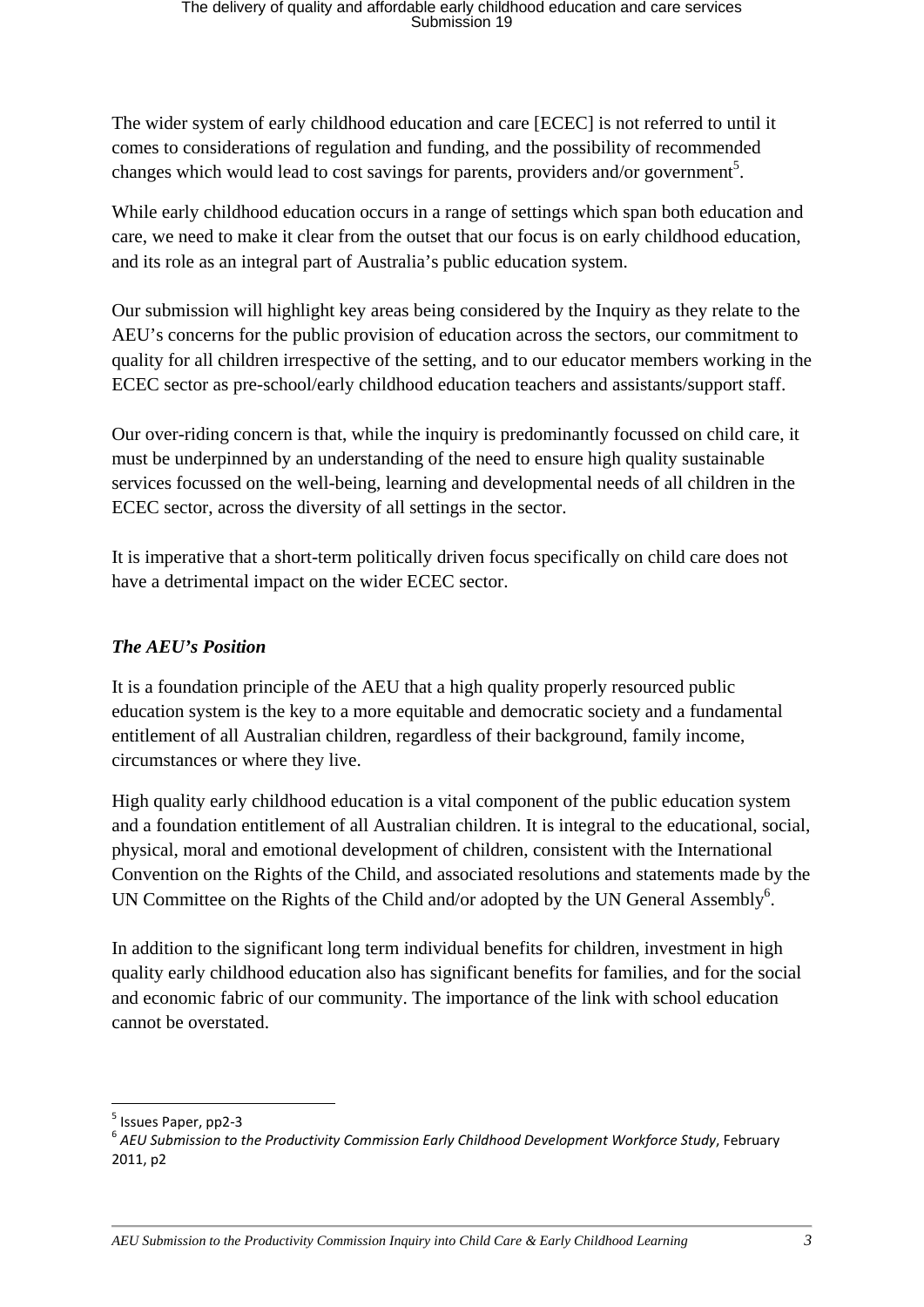We have an unequivocal commitment to a universal, affordable and equitable ECEC system focussed predominantly on children and their needs, with access to at least one year of preschool education for all Australian children. We believe this is most effectively achieved through quality public provision as an integral part of the early childhood education offered by a high quality, properly resourced system of public education.

These understandings are the basis for our general support for:

- The 'Universal Access' reforms made under the National Partnership Agreement on Early Childhood Education, and the rolling out of universal access to 15 hours a week of preschool education in the twelve months prior to full-time schooling for 40 weeks a year, delivered by a degree qualified early childhood teacher.
- The national system of regulation of the early childhood sector through the Early Years Learning Framework, with regulated child to staff ratios and a commitment to provision by trained educators, and the National Quality Framework. Together they provide a consistent national approach to curriculum, minimum standards and a regulatory framework focussed on quality, developed in consultation with ECEC professionals, governments and parents.

We have a fundamental belief that it is the responsibility of government to ensure sufficient funding and support to meet the full requirements of the NQF; that the profit motive is incompatible with governments' primary obligations to deliver quality education for all children, including early childhood education.

While not without problems, we consider that improving quality requires standards, a qualified workforce to ensure the quality of development and learning for all children, and mandated child to staff ratios.

These factors make a huge difference to the quality of ECEC but it is, unfortunately, no surprise that private operators and for-profit centres have been pushing for 'watering-down' of qualifications and 'relaxing' staff to child ratios as reflected in the policy the Coalition took to the election and statements made by the Prime Minister.

### *The evidence base for high quality ECEC*

There is a substantial evidence base from national and international research about the benefits of high quality ECEC and best practice delivery and funding of integrated ECEC services, including the role of public funding and provision.

This has been widely and extensively referenced, including in: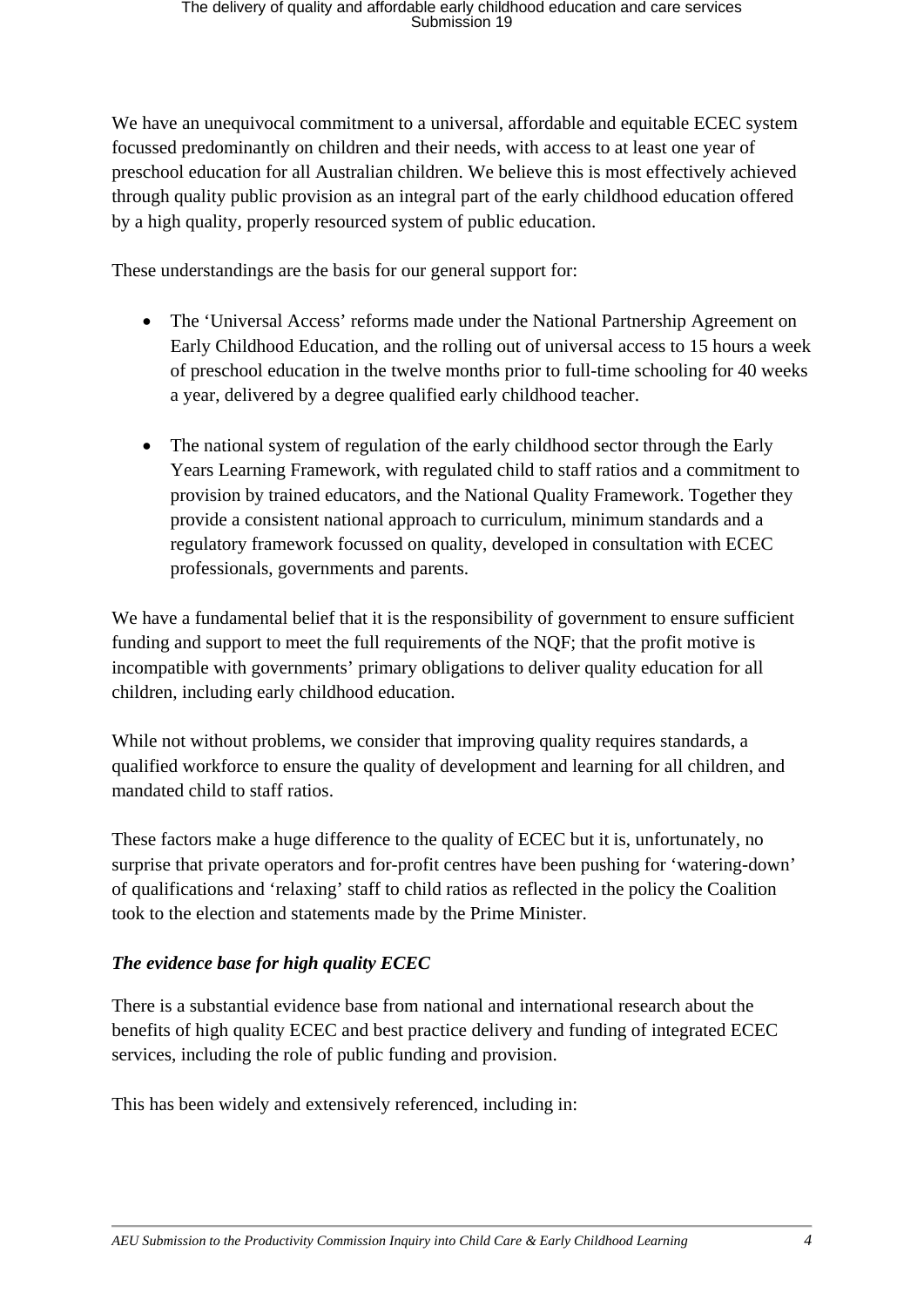- our submission to the Productivity Commission Early Childhood Development Workforce Study<sup>7</sup>;
- COAG *Investing in the Early Years a National Early Childhood Development*  Strategy (see in particular *Appendix One: The Evidence Base*)<sup>8</sup>;
- Closing the Gap Clearinghouse, *Early learning programs that promote children's developmental and educational outcomes*, Australian Institute of Health and Welfare/Australian Institute of Family Studies<sup>9</sup>.

Marilyn Harrington's Parliamentary Library briefing note on the key research informing government reform of ECEC cites the comment from the Australian Institute of Family Studies that:

*There is hardly a better-researched and documented aspect of education than these significant early childhood years, including the long-term cost-benefits of quality childcare/preschool programs and the long-term disadvantage for children without access to quality early childhood programs.*<sup>10</sup>

The evidence largely focuses on the structural indicators which determine the extent to which ECEC systems have the capacity to (1) provide maximum benefit to children, families and strong social and economic returns on investment, (2) address socio-economic disadvantage by ensuring equitable access, and (3) create more inclusive, stable and higher achieving societies, notably:

- Staff training and qualifications;
- Child to staff ratios;

- Regulation, monitoring and data collection;
- Government strategy and investment; and
- National preschool curriculum requirements. $^{11}$

#### *Recent evidence*

A major research study and review of international data, *A Comparison of International Childcare Systems*, (released July 2013) was commissioned by the UK Department of Education, following Prime Minister David Cameron's June 2012 announcement of a

<sup>7</sup> *AEU Submission to the Productivity Commission Early Childhood Development Workforce Study*, February

<sup>2011;</sup> pp3-4 8 https://www.coag.gov.au/sites/default/files/national\_ECD\_strategy.pdf July 2009, 9 Australian Institute of Health and Welfare/Australian Institute of Health and Welfare/Australian Institute of Family Studie Clearinghouse, 'Early learning programs that promote children's developmental and educational outcomes',

<sup>&</sup>lt;sup>10</sup> Marilyn Harrington, Parliamentary Library, Preschool education in Australia, May 2008 http://www.aph.gov.au/About\_Parliament/Parliamentary\_Departments/Parliamentary\_Library/pubs/BN/070 8/PreschoolEdAustralia

<sup>11</sup> UK Department of Education, Centre for Research in Early Childhood (CREC), *A Comparison of International Child Systems. Research Report* July 2013; p8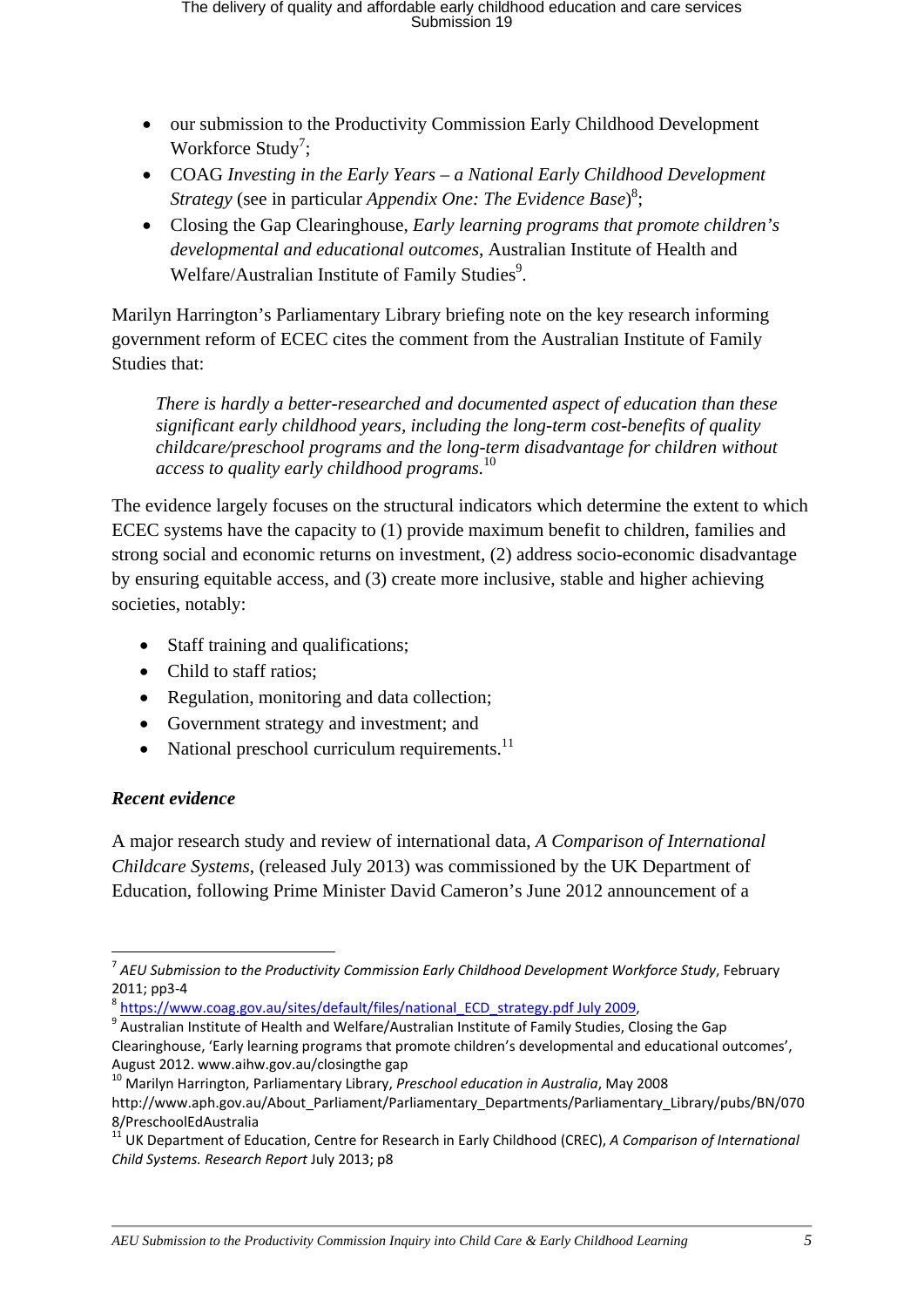commission on childcare to investigate how to reduce the costs of childcare for working families and 'burdens' on childcare providers.

The study undertook a review of comparative international data, including structural indicators data and PISA 2009 school outcome results, to identify patterns and associations between different structural and systemic approaches to early education provision and later educational outcomes<sup>12</sup>. Looking at European countries in particular, analysis of the data shows that better outcomes for both individuals and systems associated with high performing countries, in terms of benefits to children and later school outcomes, appear to have:

- higher staff to child ratios (higher number of staff to the number of children);
- higher levels of staff qualification and training;
- a strong regulatory framework with relatively higher levels of regulation and better use of data evidence than other European countries; and
- stronger government strategy and investment in ECEC.<sup>13</sup>

#### It notes that:

*The most common improvement in these indicators is the development of a national early years' strategy with significantly increased investment at government level … [aimed at] ensuring greater access to early education, especially to socio-economically disadvantaged children, and to improve the quality of provision for all.*<sup>14</sup>

It further emphasises:

- increased regulation and data collection, with a focus on the development of quality assurance systems; regulations to ensure agreed standards are met, and closer monitoring of provision and access;<sup>15</sup>
- improvements to staff training and qualifications; and
- greater consistency of pedagogic practice and a focus on the quality of the educational program.<sup>16</sup>

The OECD *Starting Strong* (*A Quality Toolbox for Early Childhood Education and* Care) series (2001, 2006, 2012) takes the growing body of extensively referenced evidence across OECD countries on the value and importance of early learning as the starting point for their considerations of the best policy approaches to ECEC to ensure expanded access and equity and enhance the quality of early interventions:

*A growing body of research recognises that early childhood education and care [ECEC] brings a wide range of benefits, for example better child well-being and learning outcomes as a foundation for lifelong learning; more equitable child outcomes* 

<sup>12</sup> ibid; p7 <sup>13</sup> ibid, p5 <sup>14</sup> ibid, pp15‐<sup>16</sup> <sup>15</sup> See also OECD (2012), *Encouraging Quality in Early Childhood Education and Care*: *Lessons learned from*

*setting out quality goals and regulations.* http://www1.oecd.org/edu/school/48483544.pdf <sup>16</sup> CREC, July 2013, p16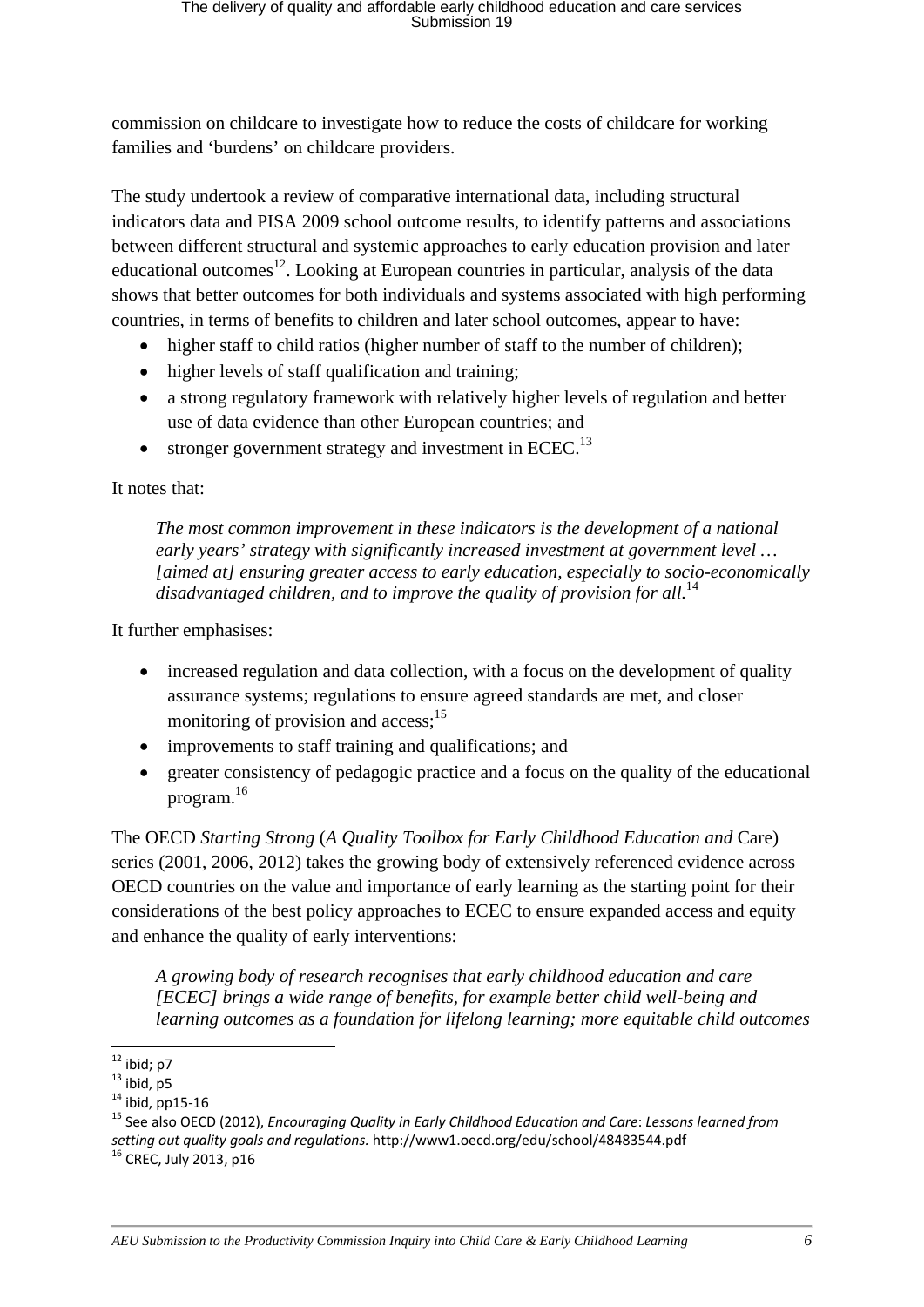*and reduction of poverty; increased intergenerational social mobility; more female labour market participation; increased fertility rates; and better social and economic development for the society at large.*<sup>17</sup>

The research clearly reinforces that:

- ECEC has significant economic/productivity and social pay-offs.
- ECEC supports parents and boosts female employment.
- ECEC is part of society's responsibility to educate children, and a measure against child poverty and educational disadvantage.<sup>18</sup>

The OECD strongly emphasises that the research shows the benefits are conditional on quality; that there is general agreement that the significant economic and social pay-offs are dependent on quality indicators like staff-child ratios, duration and starting age:

*Expanding access to services without attention to quality will not deliver good outcomes for children or the long-term productivity benefits for society. Furthermore, research has shown that if quality is low, it can have long-lasting detrimental effects on child development, instead of bringing positive effects*. 19

Using the findings from the international evidence base the OECD suggests that the most effective policy approaches to deliver quality outcomes are framed around 5 key levers:

Policy Lever 1: Setting out quality goals and regulations.

Policy Lever 2: Designing and implementing curriculum and learning standards/structural indicators (ratios, space, staff qualification levels etc).

Policy Lever 3: Improving qualifications, training and working conditions.

Policy Lever 4: Engaging families and communities.

Policy Lever 5: Advancing data collection, research and monitoring.<sup>20</sup>

Explicit quality goals and standards for ECEC are critical and play a crucial role in, among other things, promoting:

- more consistent, co-coordinated and child-centred services with shared social and pedagogical goals;
- ensuring the conditions for better child development;
- supporting transparent regulation of the private sector;
- levelling the playing field for providers; and
- $\bullet$  helping parents make informed choices.<sup>21</sup>

 <sup>17</sup> OECD (2012), *Starting Strong III: A Quality Toolbox for Early Childhood Education and Care*, OECD Publishing. Executive Summary p9. http://dx.doi.org/10.1787/9789264123564-en<br>
<sup>18</sup> p18<br>
<sup>19</sup> Ibid; p18<br>
<sup>20</sup> ibid pp9-10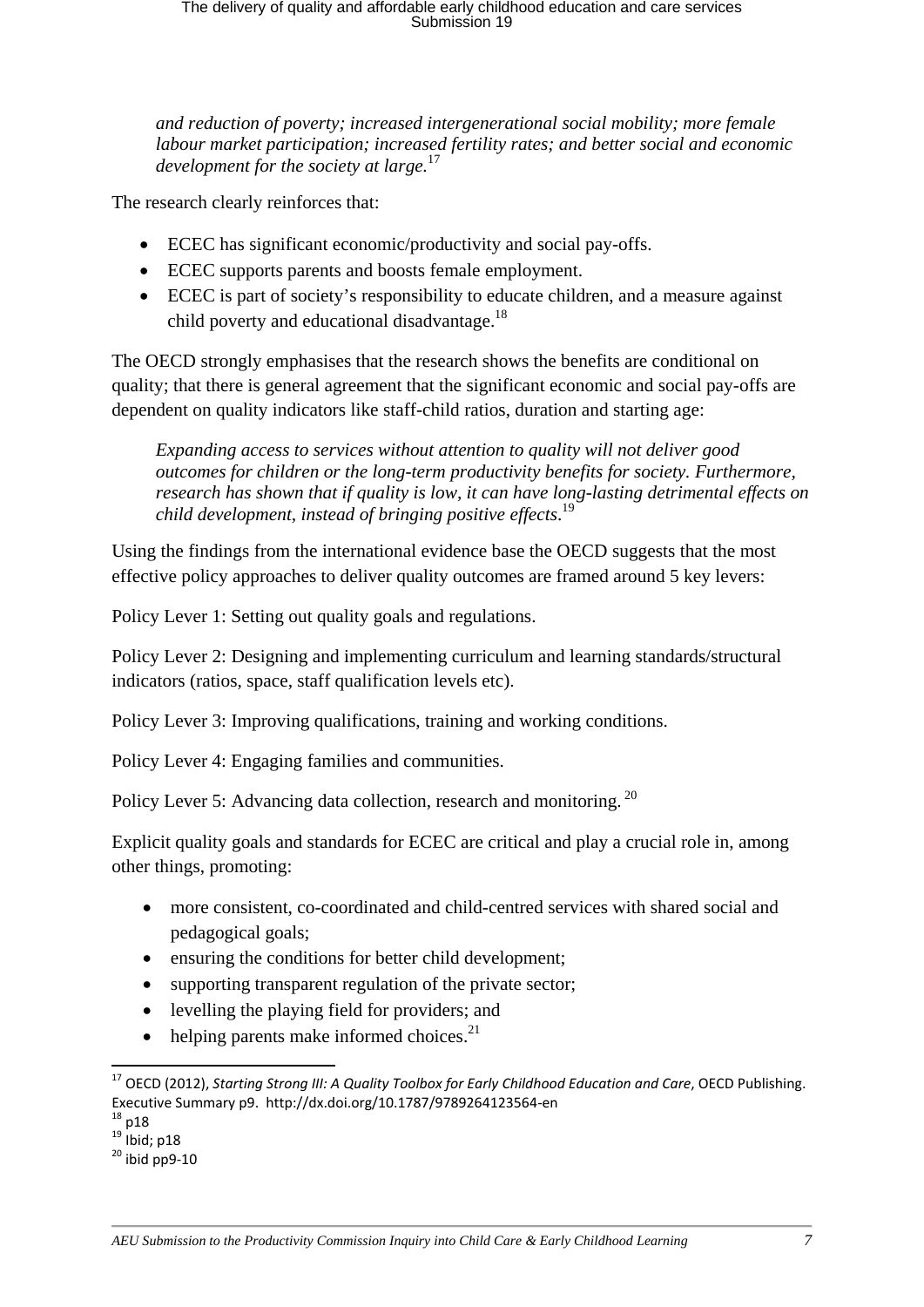The OECD also stresses the strong association between higher qualifications and better child outcomes in all ECEC settings to maximise educational benefits and long term learning and life opportunities for children. It notes that the most common challenges associated with developing and maintaining a high quality ECEC workforce are:

- raising staff qualifications levels across ECEC;
- recruiting, retaining and diversifying a qualified workforce;
- continuously upskilling the workforce; and
- **e** ensuring the quality of the workforce in the private sector.<sup>22</sup>

The OECD is unequivocal about the importance of data, monitoring and regulation compliance in delivering quality ECEC:

*Data and monitoring can help establish facts, trends and evidence about whether children have equitable access to high-quality ECEC and are benefitting from it. They are essential for accountability and/or programme improvement. They can also help parents make informed decisions about their choice of services. Research suggests that better data systems and monitoring can improve child outcomes if they are developed and aligned with quality goals and if there are links between child-level data, practitioner-level data and programme-level data.*<sup>23</sup>

The OECD acknowledges the tension between 'political considerations' and what the evidence demonstrates, noting that there are significant challenges to justifying more public spending on ECEC, even though there is such a well-substantiated body of "hard evidence" on its benefits:

*Children do not have votes or lobbying groups to voice their interest. Certainly, research has played a key role in making a case for them; but, oftentimes it is not enough. Other factors are also at play.* 

*First, political considerations get factored in. Although a growing body of research consolidates the knowledge base on the economic and social returns on investment in ECEC, such research is not often rigorously exploited by politicians in their agenda setting. ... policy making is a highly complex process and a policy decision is often made not so much on the evidence base but influenced by election cycles, which appeal to voters, i.e. highlighting short-term visible gains. It takes decades to get gains from ECEC, and the short-term pay-offs are often to be smaller.* 

*Second, budgetary aspects play in. All ECEC costs are incurred up front, and providing high-quality ECEC can be expensive. Research has shown that structural indictors, such as staff-child ratios, qualified workforce and duration of the programme, are likely to influence child outcomes. Ensuring such quality indicators is not cheap. But school failure and its social costs later in life are far more expensive.*<sup>24</sup>

<sup>&</sup>lt;sup>21</sup> OECD *Starting Strong* 2012 p10<br><sup>22</sup> p12<br><sup>23</sup> p15<br><sup>24</sup> p18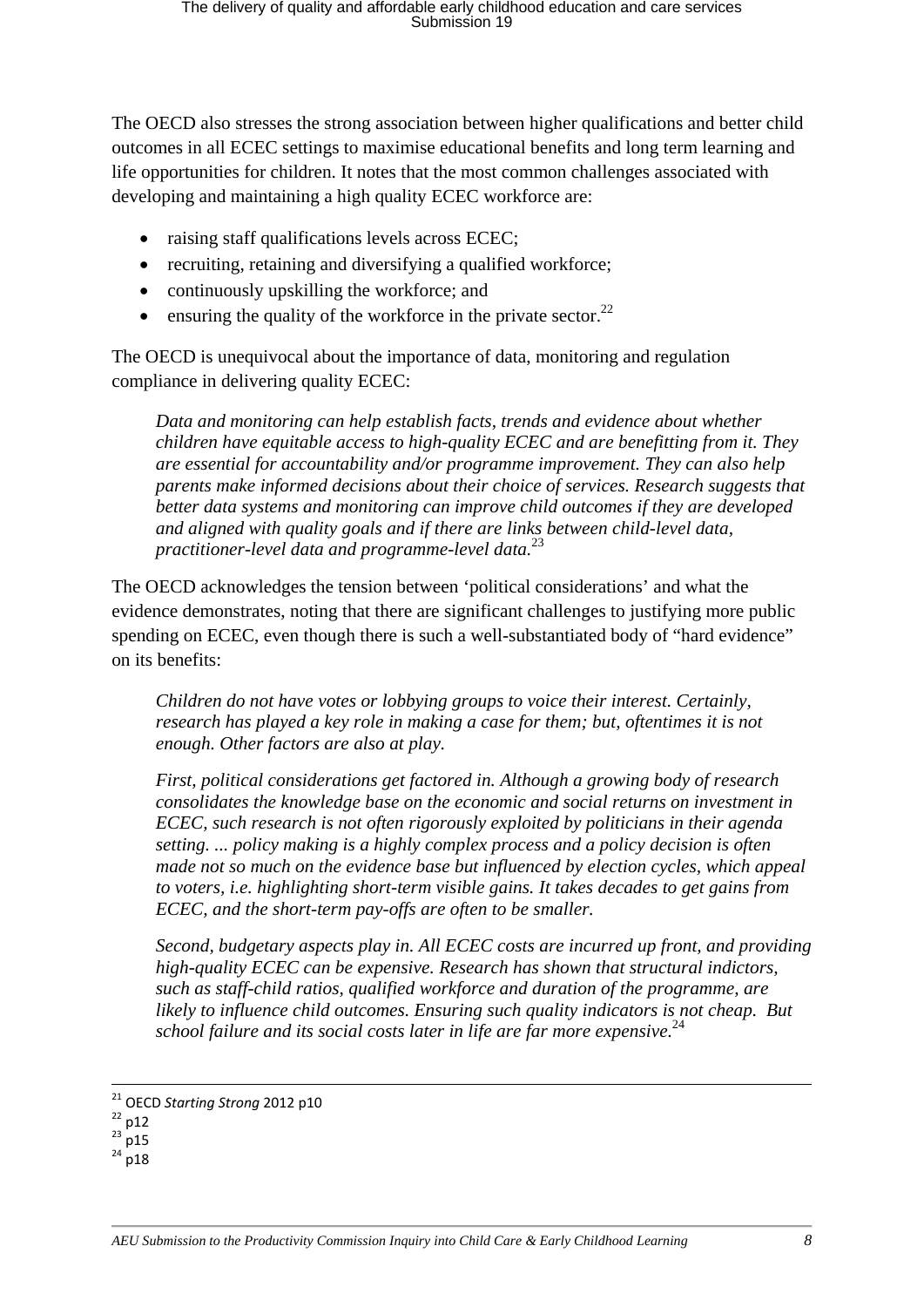The research highlights the dangers of the current Government's narrow approach to ECEC rather than a considered integrated approach to education and care genuinely informed by evidence.

#### *The role of government in child care and early childhood education*

It is noteworthy that the term 'equity' does not appear in the Issues Paper.<sup>25</sup> By contrast, the framing of ECEC as a 'market' runs throughout the entire issues paper from the opening paragraphs:

*The Australian Government is committed to establishing a sustainable future for a more flexible, affordable and accessible child care and early childhood learning market.* <sup>26</sup> *The market for child care and early childhood learning services is large, diverse and growing*. 27

This ideological disposition comes to the fore in the Issues Paper's consideration of the role of government, including the possibility of no role at all for government<sup>28</sup>. The paper casts the role of government in the sector as 'providing considerable support to the operation of the market' through its policy making, funding and regulatory functions. It acknowledges, rightly, that Australia has quite a high reliance on market provision compared to some other OECD countries.

It does so however without any consideration of the fact that by contrast with a number of other OECD countries, Australia's provision has been relatively poor historically, particularly for the most disadvantaged. $^{29}$ 

The Paper's acknowledgement that the main rationale for government involvement in ECEC is to enhance learning and development outcomes for children, and to generate broader social and economic benefits, sits oddly with its construction of the role of government; particularly with the acknowledgements that:

- 1. "*in the absence of some government involvement, the market may not deliver ECEC in a manner and to standards that meet the community's needs*."30
- 2. changes over time in ECEC policies towards a stronger emphasis on achieving early learning and education objectives reflect changing community expectations about quality ECEC access and provision, which has led to increasing government funding

 <sup>25</sup> The term appears only in the title of one of the references; p40<br><sup>26</sup> Issues Paper Background, Paragraph 1, p.*iii*<br><sup>27</sup> Issues Paper Background, Paragraph 2<br><sup>28</sup> Issues Paper, pp5‐6

<sup>29</sup> See for example, Andrew Dowling and Kate O'Malley*, Preschool education in Australia,* ACER December 2009, on Australia's historically low levels of investment

*http://research.acer.edu.au/cgi/viewcontent.cgi?article=1000&context=policy\_briefs* <sup>30</sup> Issues Paper p6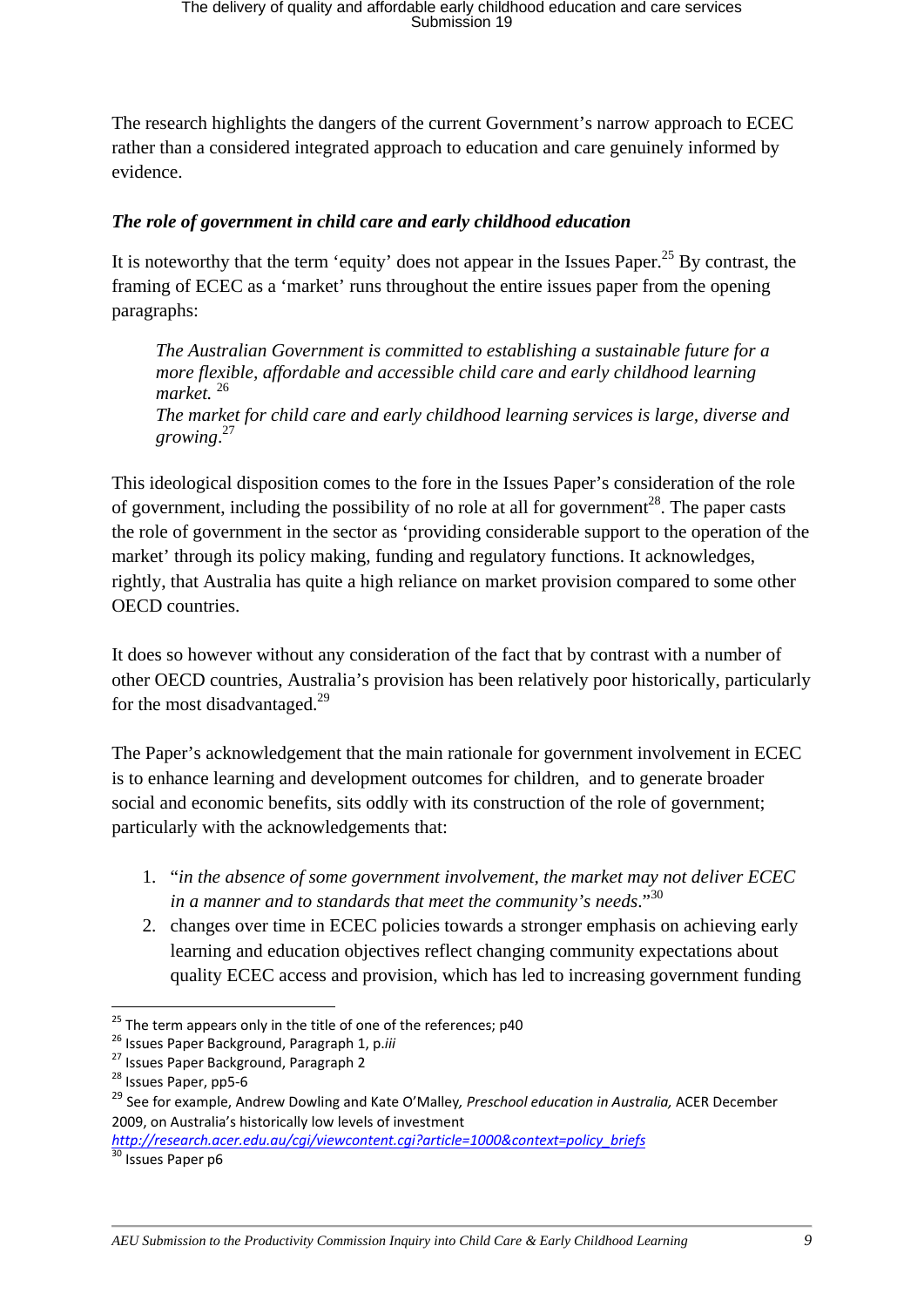and a greater role for government in the regulation of ECEC services, such as the NQF, *to raise the quality of services and enhance consistency across jurisdictions*. 31

The Paper's failure to adequately recognise these acknowledgements as a reflection of failure of 'the market' to provide the level of quality expected by the community is more reflective of an ideological disposition towards 'the market' than an evidence-based assessment of the operation of 'the market' in ECEC.

The AEU rejects 'the market' orientation to the provision of ECEC and the construction of the role of government as an enabler of 'the market' rather than as the primary 'driver' of ECEC provision. As in the provision of schooling and vocational education and training, we believe it is the responsibility of governments at all levels to ensure the provision of high quality services which are accessible to all.

Quality services and programs focussed on the educational needs and rights of every child and the factors that contribute to quality, are the paramount consideration, not the profit motive which drives private provision.

There is a growing body of national and international research which questions the notions that 'opening up' ECEC to the market has led to improved quality, and that quality ECEC and the pursuit of profits are compatible. This has been documented in other AEU submissions, such as our submission to the Productivity Commission's Early Childhood Development Workforce Study.

*Marketisation of the industry in Australia has not lead to higher quality or greater affordability. It has not led to higher standards, better qualified staff, or improved working conditions. Evidence suggests the opposite is the case.*<sup>32</sup>

The Productivity Commission's Workforce Study itself found that:

*Market pressures alone are unlikely to lead to the provision of quality early childhood development services. An appropriate regulatory system aimed at quality improvement and assurance is required.* (Workforce Study Report Finding  $3.1$ )<sup>33</sup>

In a policy environment which advocates the importance of evidence-based reform, it is noteworthy that the 2009 Senate Inquiry into the provision of child care in Australia was precipitated by the market collapse of ABC Learning, which pursued a strategy of lowering

<sup>31</sup> Issues Paper p6 <sup>32</sup> *AEU Submission to the Productivity Commission Early Childhood Development Workforce Study*, February 2011 p22<br><sup>33</sup> Productivity Commission 2011, Early Childhood Development Workforce, Research Report, Melbourne.

p.XLII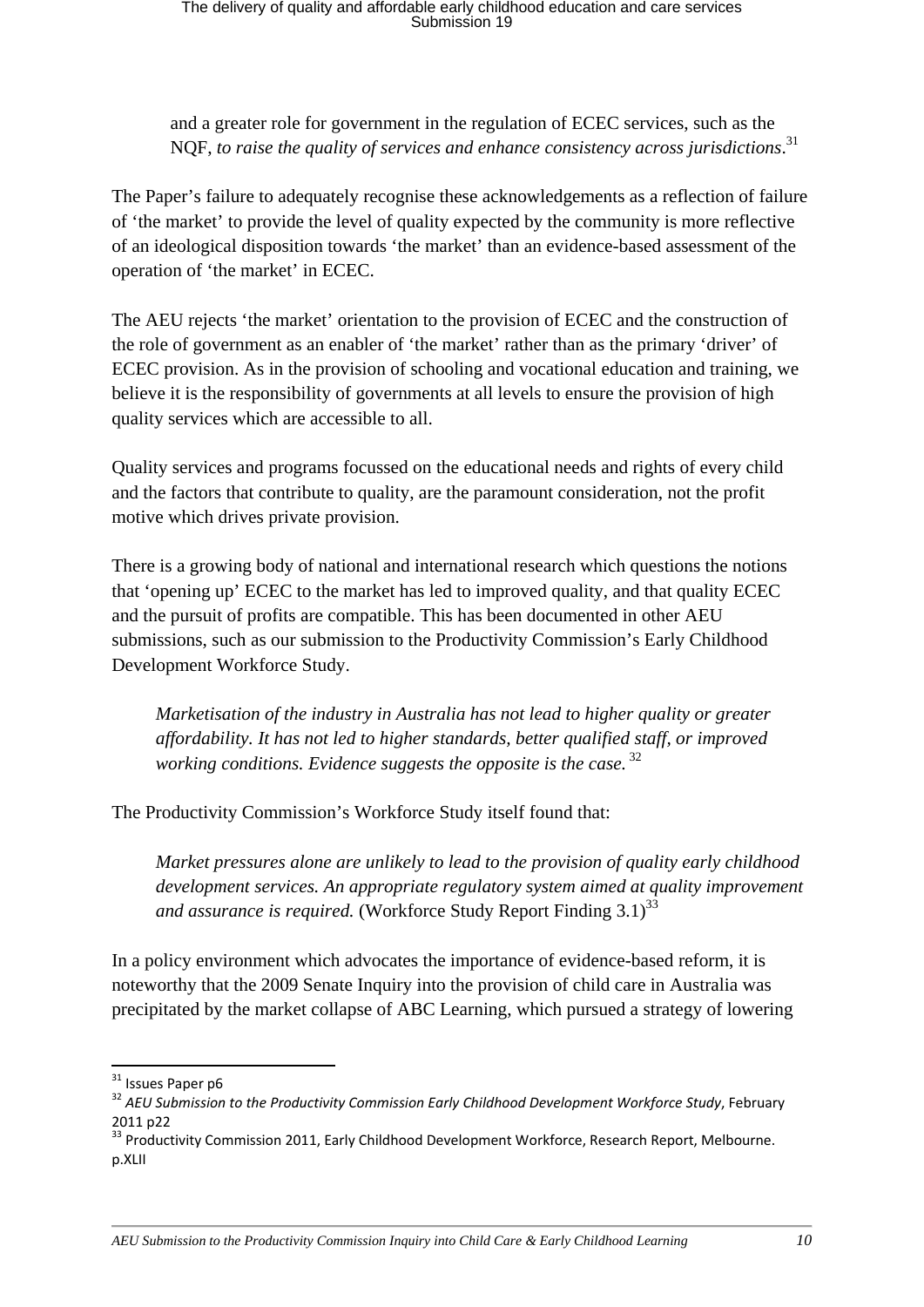costs and maximising profits through high child to staff ratios and employing the least expensive staff.

The Inquiry found considerable evidence of a fundamental incompatibility between market priorities and the needs of children:

*Market priorities include 'cost minimisation and profit maximisation', neither of which plays a role in increasing quality of service nor leads to better development outcomes for children. Similarly, children's needs cannot be viewed in terms of 'revenue production'. Quality care is not inexpensive. So, when the sector is opened up to the market, strong regulatory processes are required to prevent standards slipping in favour of profits.*<sup>5</sup>

The Senate Inquiry also noted that the claim that market forces would expand the range of choice available to families is not true across the board.35 Further that "*allowing the market to rule as to where services are established is risky"* given the reluctance of private providers to establish their services in areas of need which may be less profitable.<sup>36</sup>

#### *Public good or industry?*

*1.42 A range of witnesses indicated to the committee that the childcare sector has come to be seen as an industry and childcare as a commodity, where parents are consumers and the market controls price and distribution. This approach takes little heed of children's needs and in fact views children as products or units of revenue production. ABC Learning's business model has been described as 'care is a commodity rather than a community service'. In contrast, school education has long been regarded as a 'public good'. Knowledge and skills are basic to the building and maintenance of any society. It follows that as scientific research has established the crucial role of early childhood learning in social and cognitive development, provision of appropriate learning opportunities for children from the earliest age is also a public good. 1.43 ... There is now widespread acceptance that childcare involves a learning and socialising process that provides the vital first step to life-long learning.*<sup>37</sup>

The Inquiry Report details the lessons to be learnt from market dominance at the expense of quality, standards and regulation, which had flourished as a result of government policy. Professor Deborah Brennan told the Inquiry:

*... we have really entered into a vast national experiment with our children in Australia. My concern ... is not about individual private for-profit centres but the system-level consequences of market concentration.*<sup>38</sup>

 <sup>34</sup> Senate Education, Employment and Workplace Relations References Committee, *Provision of Childcare Inquiry Report*, November 2009 pp56-57<br><sup>35</sup> Senate Inquiry Report p57<br><sup>36</sup> Senate Inquiry Report p17<br><sup>38</sup> Senate Inquiry Report p20<br><sup>38</sup> Senate Inquiry Report p20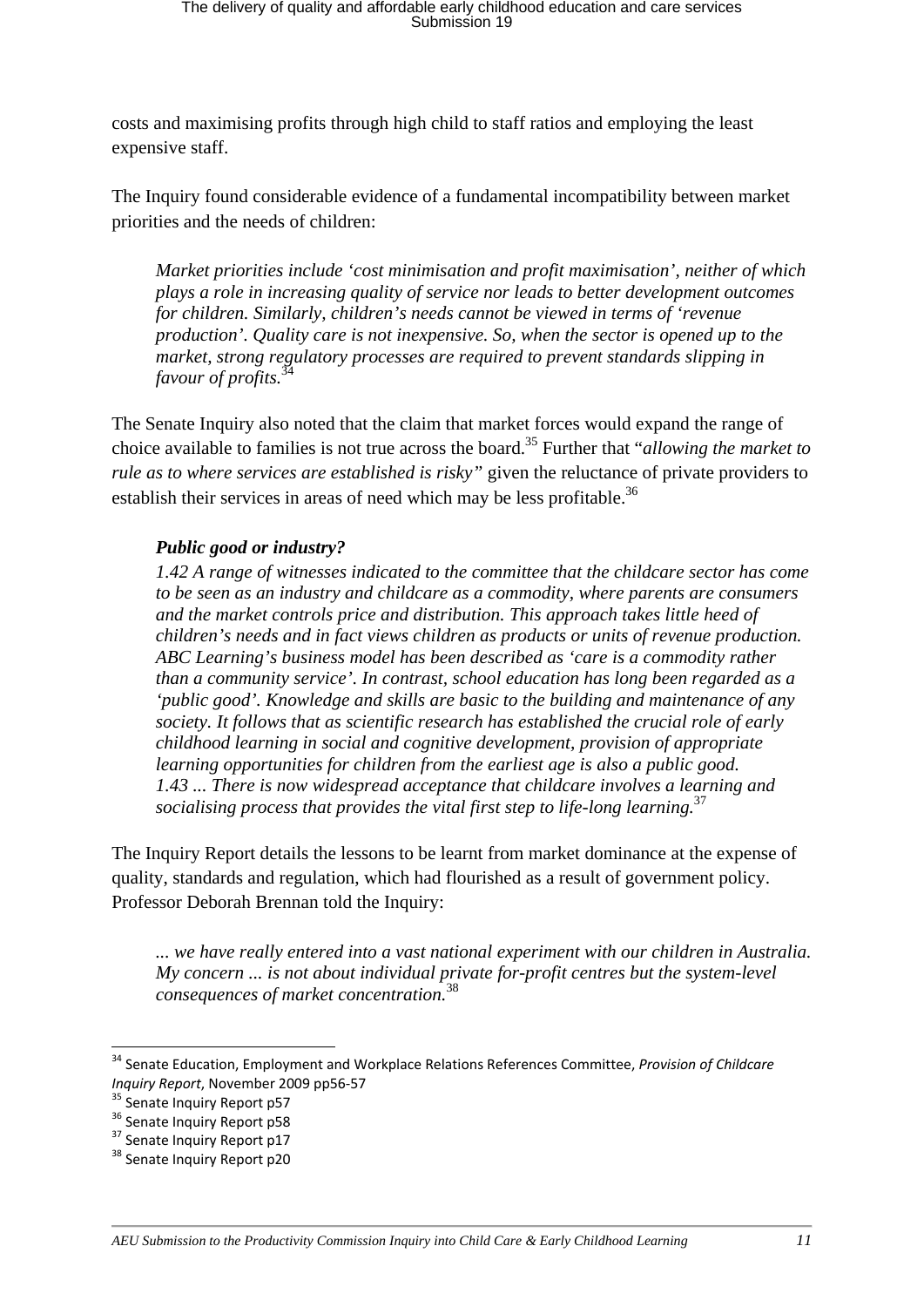While recognising the differing ways in which ECEC is operated across Australia and the entrenchment of private provision in ECEC delivery in Australia, there is an equity obligation on Australian governments to recognise their shared responsibility for delivery of universal access to high quality ECEC focussed on the educational needs and rights of every child across Australia. This is firmly in line with community perceptions that all children should be able to attend quality services, where background, location and personal circumstances are not a barrier.

Every Australian child has an equal right to high quality ECEC, regardless of the 'market viability' of delivery in particular settings. By its very nature, 'the market' is driven by the profit motive, rather than by considerations of equity of access and quality. Rather than being determined by the market, provision should be a responsibility of governments at all levels and underpinned by a commitment to universal provision in a manner aimed at supporting equality of outcomes.

The Issues Paper poses the question of whether certain 'types of families' are likely to require significantly more or less use of ECEC in the future.<sup>39</sup>

Our submission has made our position on universal access to high quality ECEC irrespective of 'household structures, socioeconomic groups or geographic areas' clear. This is not to say however that there are not groups in need of greater support and access to services, for children with additional needs, in rural and remote areas, and for Indigenous and low SES children.

Whilst supporting adequate financial support for disadvantaged families and communities, the AEU believes the goals of ensuring equity of access to ECEC are best achieved by resourcing ECEC itself. This should include funding to improve the public provision of ECEC including seamless transitions to school.

Additional support is required for children with special needs, including access to specialised integrated professional services; professional support staff; appropriately trained teachers, teachers aides/assistants; and ongoing professional development. Specific strategies must be included in all workforce education and training programs (pre-service and in-service) to ensure the training of specialist teachers and assistants/aides. In addition to the training of specialist workers, all workers in the sector must have appropriate training and support to meet the requirements of children with special needs.

Evidence presented to the 2009 Senate Inquiry showed that successive federal government policies, designed to reduce the costs of using approved child care, whether public, community or private, have in fact had the opposite effect – a steady rise in costs.

 <sup>39</sup> Issues Paper, p11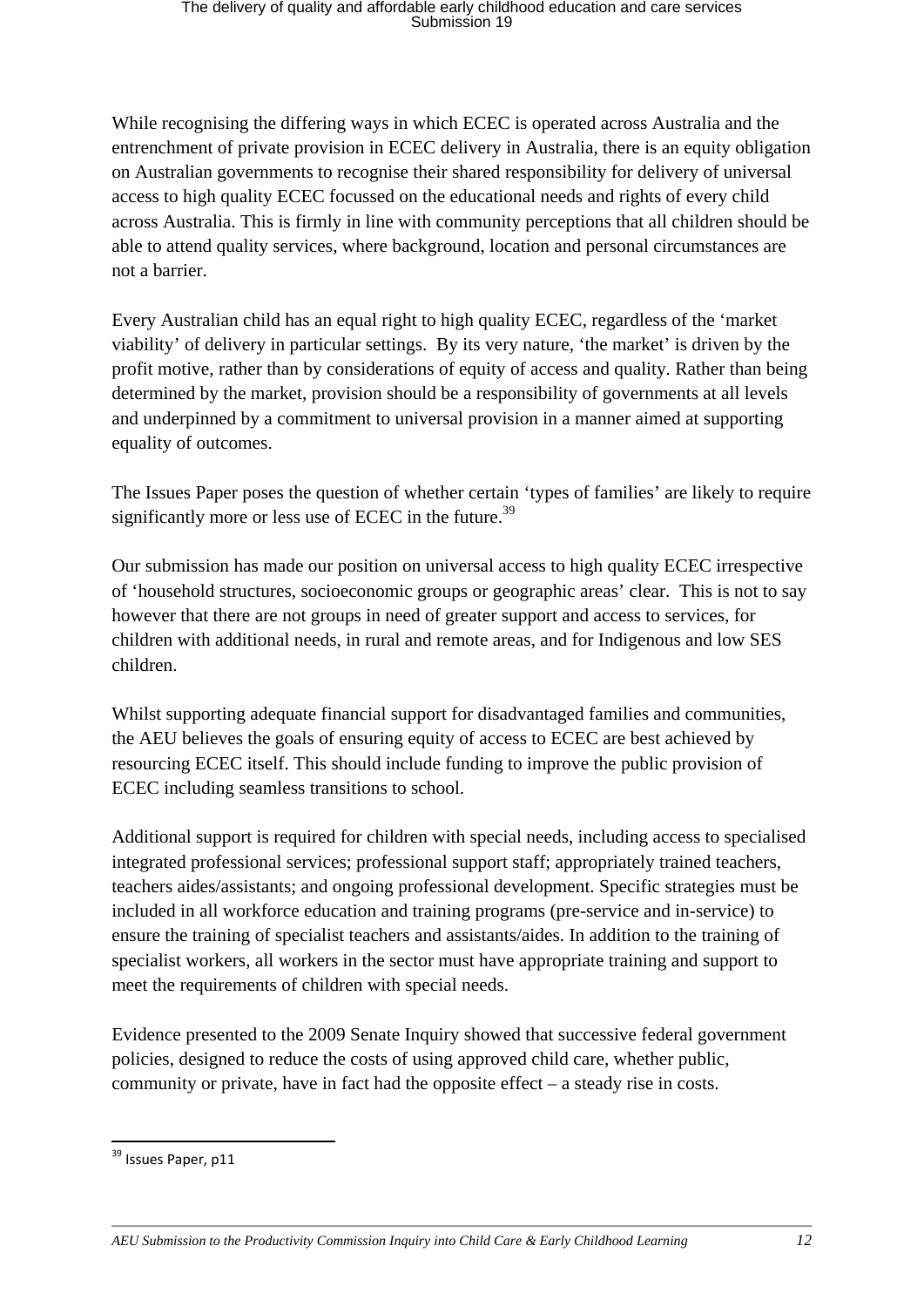## The delivery of quality and affordable early childhood education and care services<br>Submission 19

*Increasing the level of user subsidies has a short-term effect on reducing parents' out of pocket expenses. However, it seems clear that such subsidies are also implicated in a cost spiral where greater government assistance is quickly absorbed into service price rises.*<sup>40</sup>

Further, that a shortcoming of demand-side subsidy funding is that it tends to result in fluctuating enrolments and, therefore, fluctuating funding for childcare centres. They also note that there is evidence that demand-side subsidy funding may pose a threat to the quality of services delivered:

*Research associates demand side policies with less efficacious external regulation and monitoring of ECEC. With parents unable to see for themselves the services provided, corporate providers focused on increasing returns to shareholders, have incentives to claim high quality services rather than actually to provide high quality*. 41

#### *Desirable Outcomes from ECEC over the Next Decade*

The evidence base on ECEC makes it clear that ongoing expansion of high quality sustainable, equitable, affordable ECEC to support child development and education in the interests of children, families, society and the economy must be a central priority.

Rather than the market, the AEU believes that the shared vision for Early Childhood Education, endorsed by COAG in 2009, namely, *that by 2020 all children have the best start in life to create a better future for themselves and for the nation*, <sup>42</sup> must be central to all aspects of ECEC reform. Universal provision of ECE should continue to be seen as a long term investment in Australia's future, recognising that the interests of children are not best determined by the application of market forces.

We also have concerns around the government's enthusiasm for the expansion of ECEC to 'in-home care' and models such as New Zealand's model of home-based care and the payment of subsidies for 'nannies' as flagged by the Prime Minister. It is difficult to see where such proposals 'fit' within a national ECEC system consistent with the priorities outlined in our submission and supported by an extensive evidence base, not least of which is the need for equity of access and provision for all children. Any proposed extension of ECEC services which fails to comply with the NQF is a threat to the provision of quality ECEC.

<sup>&</sup>lt;sup>40</sup> Professor Deborah Brennan and Assoc Professor Sue Newberry Submission to 2009 Senate Inquiry into Childcare, Submission Number 64, Attachment 3: Newberry, S and Brennan, D (2008). *Economic and Social Policy Tensions: Early Childhood Education and Care in a Marketised Environment*, p.5. http://www.aph.gov.au/Parliamentary\_Business/Committees/Senate/Education\_Employment\_and

Workplace\_Relations/Completed\_inquiries/2008-10/child\_care/submissions<br><sup>41</sup> Newberry and Brennan, op cit, p.13.<br><sup>42</sup> http://www.coag.gov.au/coag\_meeting\_outcomes/2009-07-02/docs/national\_ECD\_strategy.pdf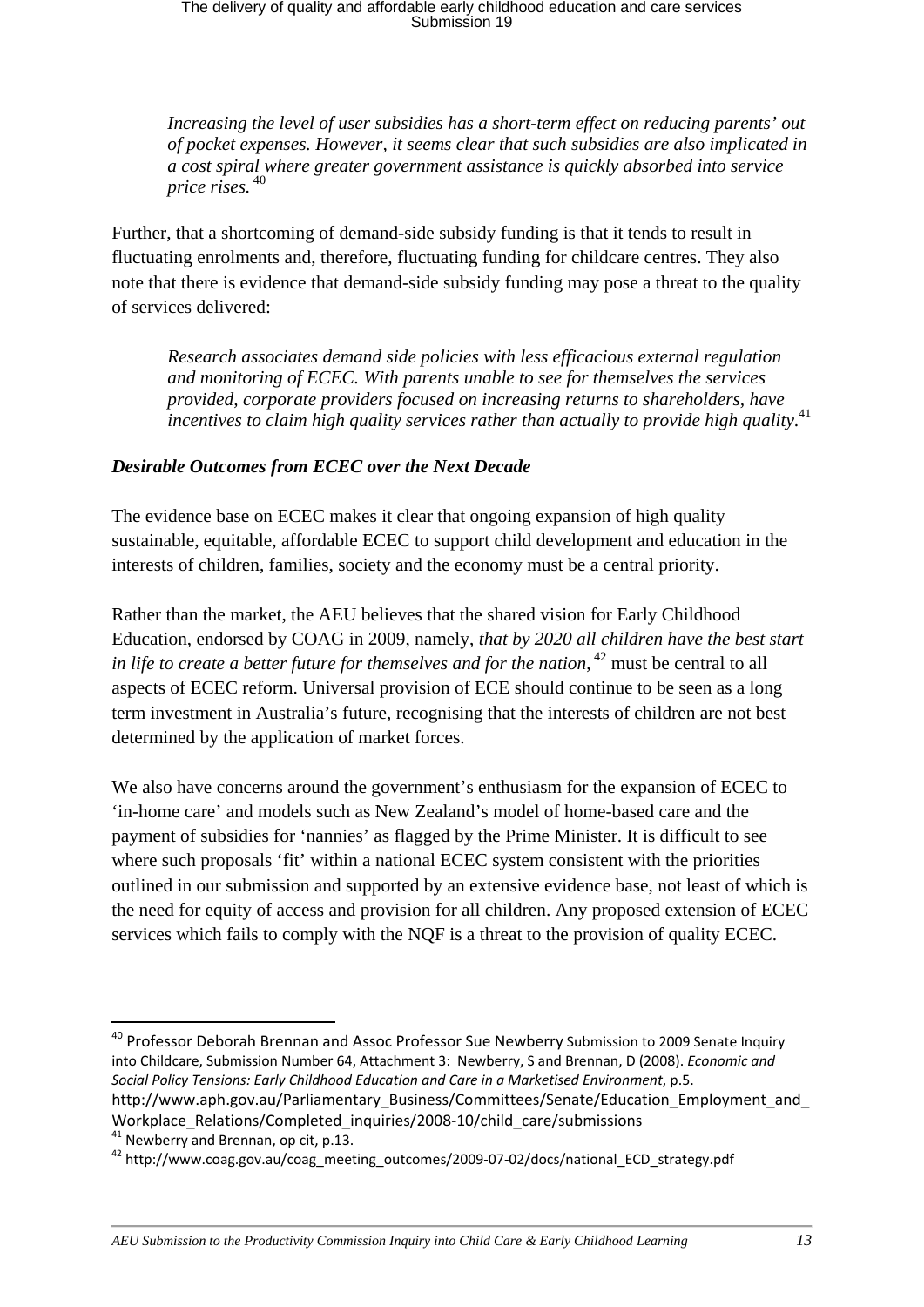We have significant concerns about aspects of the New Zealand scheme whereby only one educator is required to be qualified and registered to coordinate services delivered by up to as many as 20 non-qualified or registered self-employed contractors, as outlined in the ACTU's submission to this Inquiry. $43$ 

Significant gains towards a better quality, more equitable, accessible and affordable integrated ECEC system have been made through the reforms of recent years. As outlined earlier, these reforms were informed by an evidence base that demonstrates the importance of quality ECEC in giving children the best possible foundation for their development and future, with flow-on benefits to better health, education and employment outcomes later in life. $44$ 

2013 COAG data on the progress of the National Partnership Agreement on Early Childhood Education shows improved levels of enrolment and attendance in pre-school programs across the country from 2008.45 Professor Greg Craven, deputy chairman of the COAG Reform Council, is on record as saying that progress to date indicates that Australian education is heading for 'structural improvement' through greater access to quality early childhood education and that we can expect to see benefits of the early childhood reforms flowing on to better primary and high school results 'down the track'.<sup>46</sup>

However there remains substantial evidence that ECEC investment and provision in Australia does not rank highly in comparisons of OECD countries*,* <sup>47</sup> with significant consequences for access and equity, particularly for disadvantaged children and significant numbers of Indigenous children.<sup>48</sup>

<sup>&</sup>lt;sup>43</sup> ACTU Submission to Productivity Inquiry into Child Care and Early Learning, February 2014, p6

<sup>&</sup>lt;sup>44</sup> 'Introducing the National Quality Framework', ACECQA website<br><sup>45</sup> DEEWR, *Universal Access to Early Childhood Education National Partnership*, data released August 2013<br><sup>46</sup> Bella Counihan, *COAG Education reports sho* 

October 2013

<sup>47</sup> OECD Annual *Education at a Glance* data shows that Australia's expenditure on ECEC is low by OECD standard, while a report by *The Economist* ranks Australia as 28 out of 45 OECD countries in terms of availability, accessibility and quality of ECEC. See Professor Susan Kreig, '*In the public good. Standards are key to improving quality*, Australian Educator, Summer 2013, p80.

<sup>48</sup> See for example, *Brennan review of ECE provision in NSW* (released March 2013)

http://www.dec.nsw.gov.au/about-us/statistics-and-research/public-reviews-and-enquiries/reviewof‐nsw‐government‐funding‐for‐early‐childhood‐education; Early Childhood Australia Budget media release (May 14)

http://parlinfo.aph.gov.au/parlInfo/download/media/pressrel/2448293/upload\_binary/2448293.pdf ;fileType=application%2Fpdf#search=%22media/pressrel/2448293%22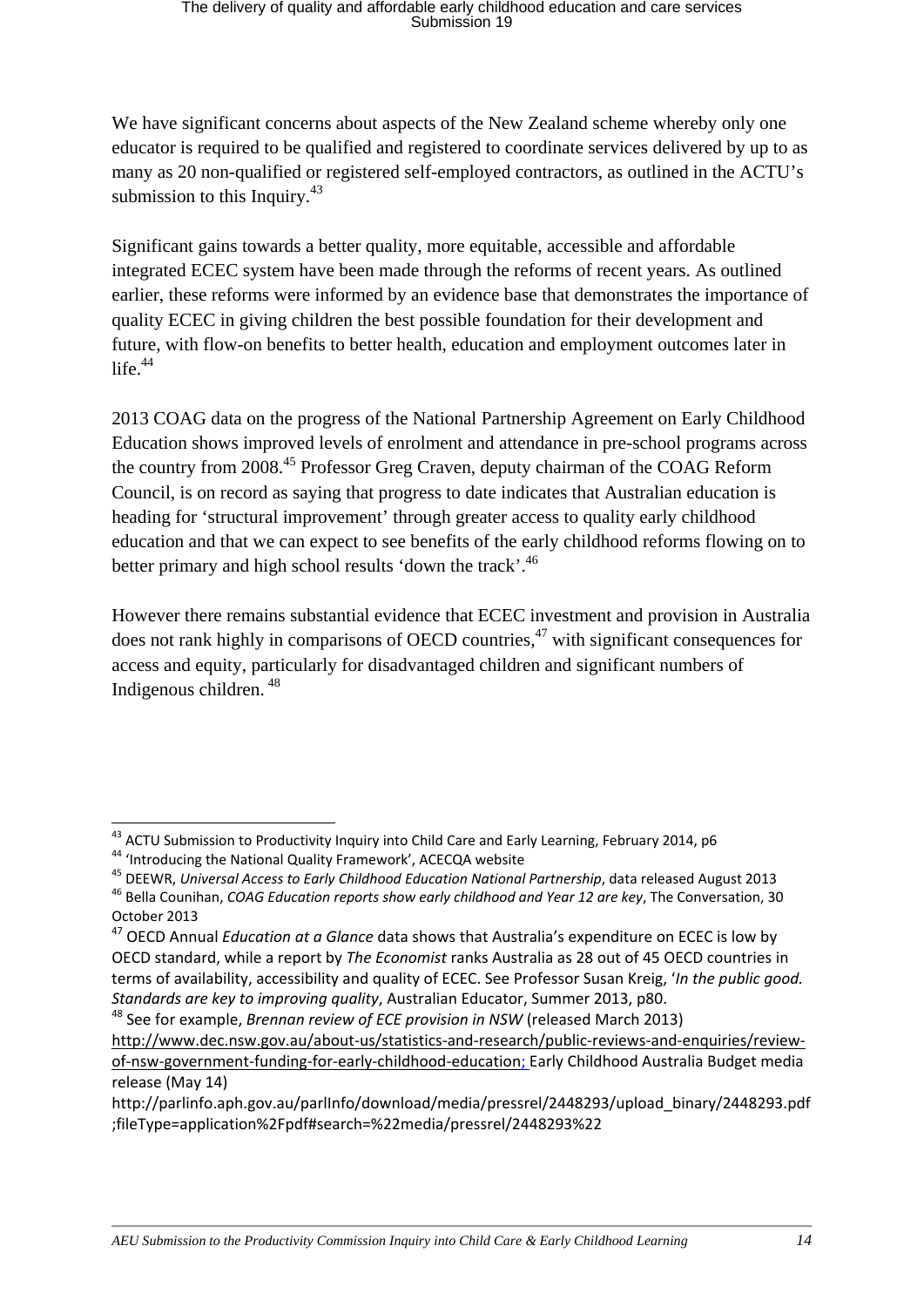### *Conclusion*

Consistent with the evidence outlined earlier in our submission, Australia requires a higher level of investment in ECEC accompanied by a commitment to the structural indicators of high quality ECEC provision in order to build on the progress which has been made and address ongoing access and equity issues.

For these reasons, we have serious concerns about the thrust of the Issues paper section on government regulation of childcare and early learning; namely that NQF regulation and quality assurance standards are a "burden"49 and staff qualifications and minimum educatorto-child ratios are too costly<sup>50</sup>.

Similarly, the Government's imperative that any proposals for change, such as the expansion of ECEC to incorporate payment for nannies and au pairs, must be 'within current funding parameters'. Such a move would, by necessity, involve taking funding from within existing services, and it is not difficult to see this being at the expense of wages and conditions for ECEC workers and/or threatening ratios and qualifications.

We cannot emphasis highly enough the role of staff qualifications and lower child to staff ratios in the pursuit of high quality ECEC, and our concerns that these areas have been singled out by the Coalition as areas of particular concern in relation to administration and staffing of centres, and their impact on the cost of provision.

We have similar concerns about the construction of ECEC standards and the NQF regulatory framework, one of the catalysts of which was the collapse of ABC Learning, as 'red tape' and a 'burden'.

We acknowledge the workload implications and compliance costs, but reject what appears to be an almost foregone conclusion; that the Inquiry will find that there is considerable 'scope' to reduce or 'streamline' regulatory requirements and compliance costs. The evidence overwhelming supports the important role of standards and regulation and there is no legitimate evidence-based case for them to be undermined.

The thrust of the emphasis in the government's statements about the burden of 'red tape' undermines recommendations and actions already underway by ACECQA. ACECQA's *Report on the National Quality Framework and Regulatory Burden* was delivered in July 2013. It presents research-based findings on the administrative burden as experienced by education and care services, and details actions already in progress and recommendations on

 $^{49}$  Issues Paper, p23<br> $^{50}$  Issues Paper, pp24-25